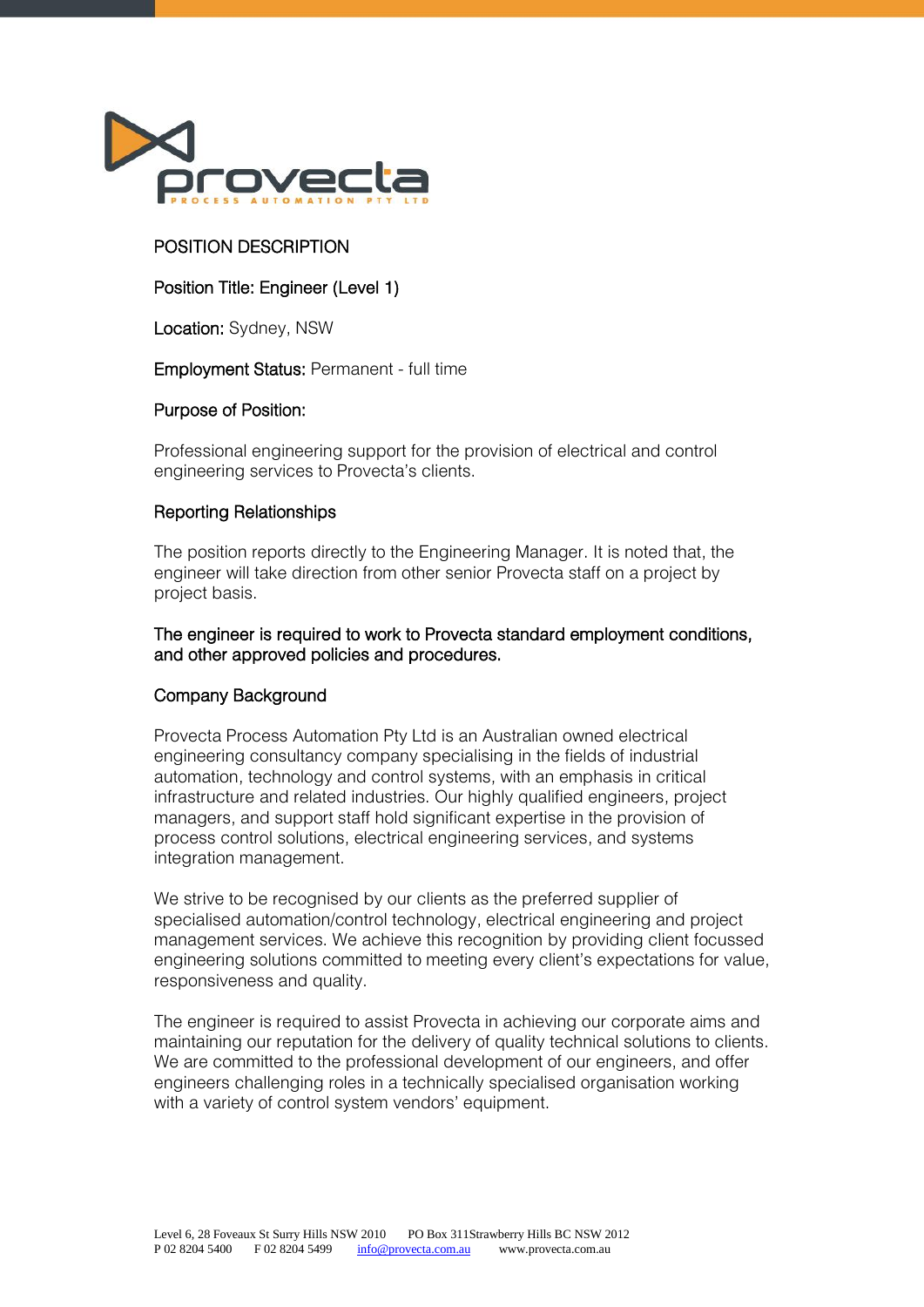## Position Scope

As a graduate engineer the incumbent will assist Provecta's experienced staff as required in the provision of advice and engineering services in the following technology areas:

- SCADA and PCS systems and applications
- Data Acquisition and Digital Systems maintenance and support
- LAN and WAN communications and network systems
- Human Machine Interfaces (graphical user interfaces)
- Field instrumentation (process monitoring transmitters/transducers)
- Field actuators/controllers
- Power supplies and electrical distribution systems
- IT security audits and advice for control systems and associated computer equipment

## Major Activities and Duties

- Programmable Logic Controller (PLC) coding, testing and commissioning.
- Develop graphic interfaces for client control systems to provide effective and practical human machine interfaces.
- Design of PLC control systems for industrial plant processes.
- Estimate and prepare engineering services quotations for new and existing clients.
- Creation of documentation associated with projects undertaken (e.g. O&M Manuals, Inspection and Test Plans, and Training Courses)

## Position Responsibilities

The engineer shall undertake professional engineering tasks of restricted scope and complexity, such as minor phases of broader assignments in office, plant, or field work.

Under supervision the engineer performs engineering work and exercises individual judgement and initiative in the application of engineering principles, techniques and methods. In assisting more senior professional engineers by carrying out tasks requiring accuracy and adherence to prescribed methods of engineering analysis, design or computation, the engineer draws upon advanced techniques and methods learned during and after the undergraduate course.

Training, development and experience using a variety of standard engineering methods and procedures enable the professional engineer to develop increasing professional judgement and apply it progressively to more difficult tasks.

Decisions are related to tasks performed, relying upon precedent or defined procedures for guidance. Recommendations are related to solution of problems in connection to the tasks performed.

Work is reviewed by higher-level professional engineers for validity, adequacy, methods and procedures. With professional development and experience, work receives less review, and the professional engineer progressively exercises more individual judgement until the level of competence at Level 2 is achieved.